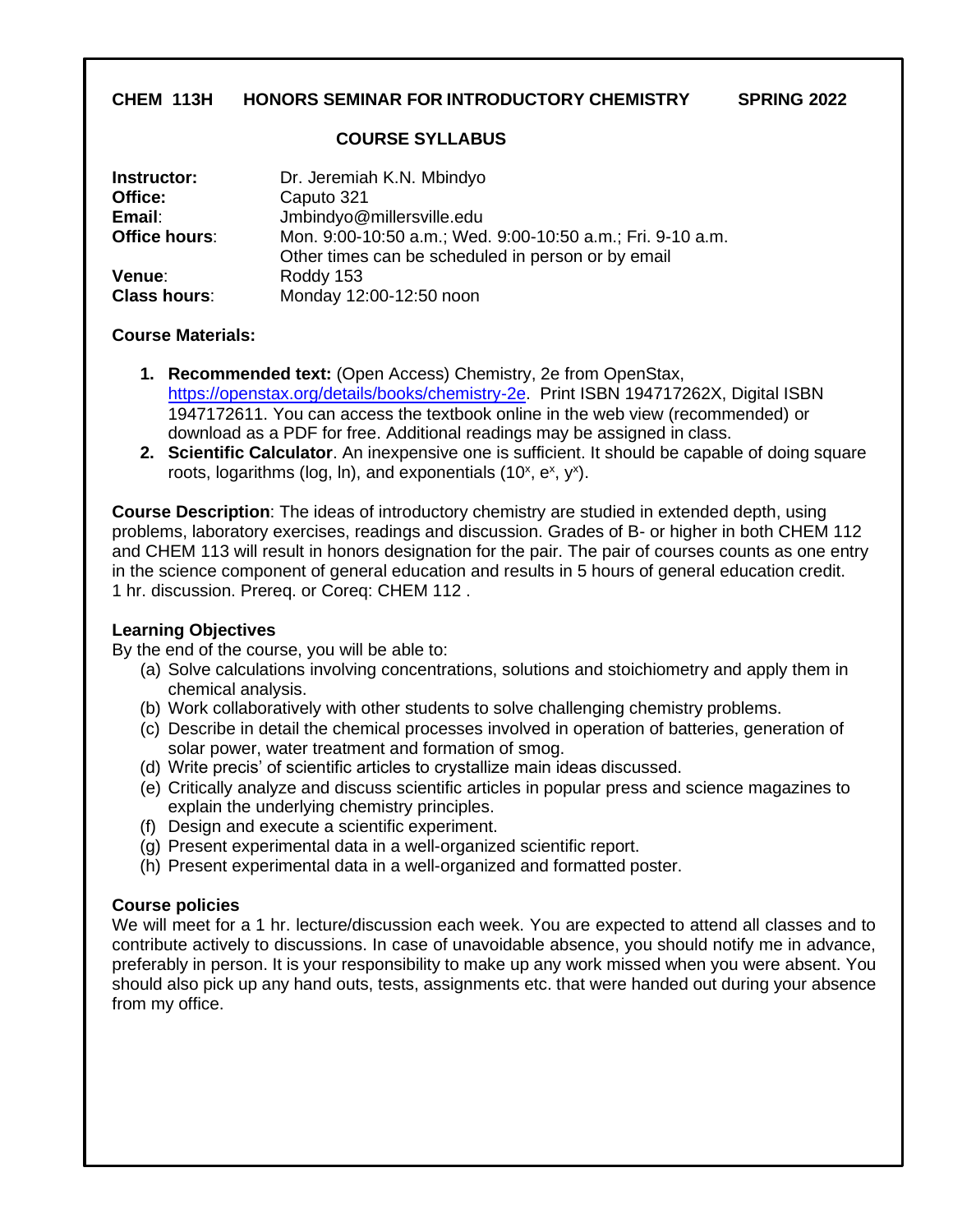You are expected to contribute actively to classroom discussions. You will be assigned readings to present to the class and also presented with problems to solve in the class. There is a strong emphasis in group work. In some classes, demonstrations will also be presented to reinforce concepts discussed.

#### **Grade Criteria**:

Course grades will be based on in class quizzes/worksheets, presentations of assigned readingsand poster presentation. Participation points will be assessed from attendance, contribution to discussions and presentations in class.

| Worksheets            | 25 % |
|-----------------------|------|
| Assigned readings     | 40%  |
| <b>Group projects</b> | 30%  |
| Participation         | 5%   |
| Total                 | 100  |

# **Grade Distribution**

|    | $90 - 100%$ | в-   | 78-79% | D≖ | 66-67% |
|----|-------------|------|--------|----|--------|
| А- | 88-89%      | $C+$ | 74-77% | D  | 64-65% |
| B+ | 85-87%      | C    | 70-73% | D- | 60-63  |
| B  | 80-84%      | r.-  | 68-69% | F  | < 60%  |

#### **Tentative Order of Topics**

| 1              | Vaping/Photochemical smog                     |
|----------------|-----------------------------------------------|
| 2              | Tantalum/Smart phones                         |
| 3              | Pencils and Lead/Graphene                     |
| 4              | Serendipitous Chemistry/Artificial Sweeteners |
| 5              | Chemistry of coins/Magnetism                  |
| 6              | Solar-power/ Solar Powered Future             |
| $\overline{7}$ | Flint water crisis/ Lead in water             |
| 8              | Electric car/Lithium Batteries                |
| 9              | Nuclear power/Microwave energy                |
| 10             | MSDS/Vapor pressure                           |
| 11             | Recycling/Waste water treatment               |
| 12             | Colligative properties                        |
| 13             | Autocatalytic reactions/silver mirror         |
| 14             | Poster Assignment                             |
| 15             | <b>Poster Assignment</b>                      |